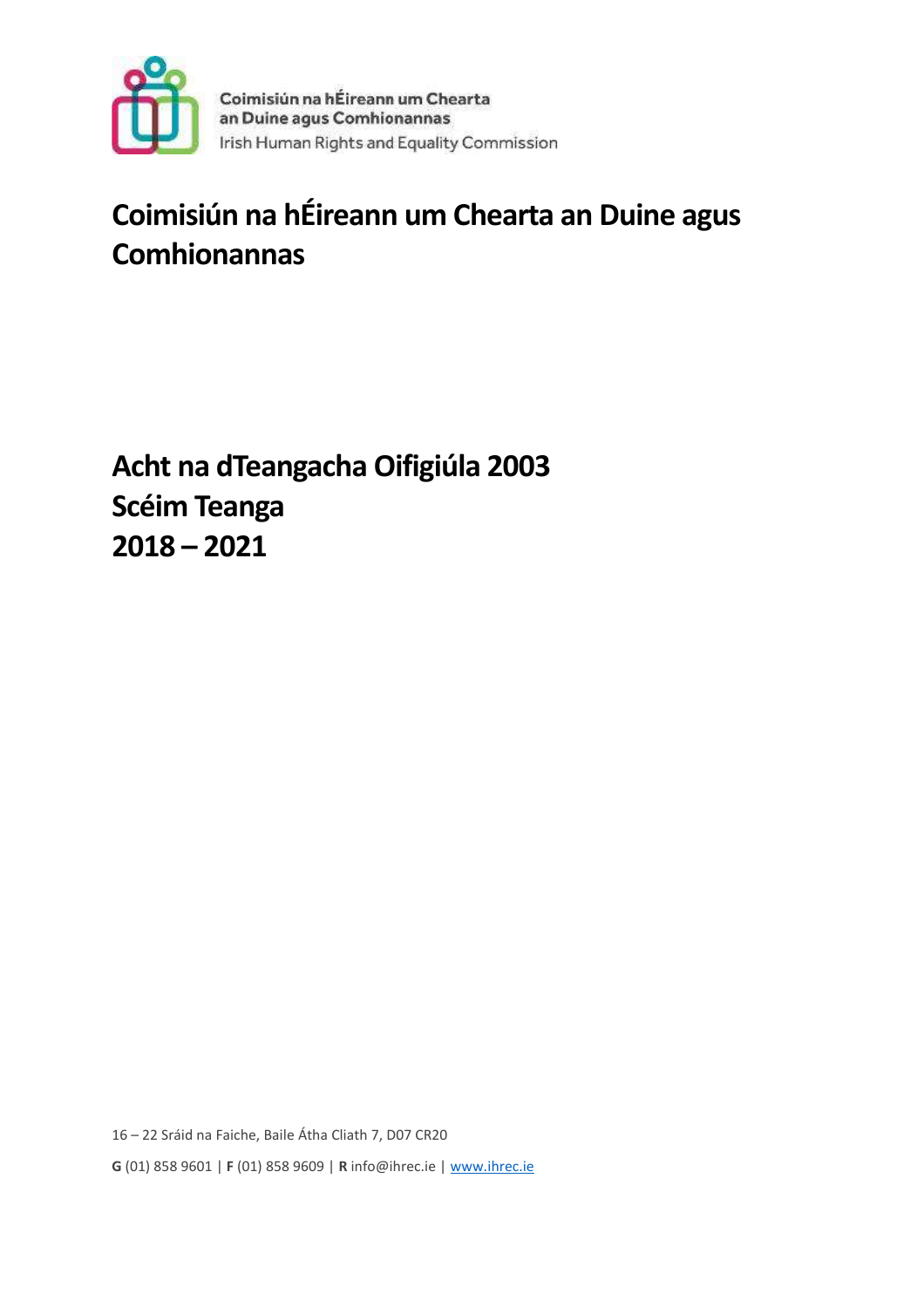

### **Clár**

| Caibidil 1: Réamhrá agus Cúlra                                                                           | 3           |
|----------------------------------------------------------------------------------------------------------|-------------|
| 1.1 Réamhrá                                                                                              | 3           |
| 1.2 Ullmhú agus Ábhar na Scéime                                                                          | 3           |
| 1.3 Dáta Tosaithe na Scéime                                                                              | 4           |
| Caibidil 2: Léargas Ginearálta ar Choimisiún na hÉireann um Chearta an Duine agus<br><b>Comhionannas</b> | 5           |
| 2.1 Misean agus Aidhmeanna                                                                               | 5           |
| Faoin gCoimisiún<br>Fís<br><b>Misean</b>                                                                 | 5<br>5<br>6 |
| 2.2 Príomhfheidhmeanna                                                                                   | 6           |
| 2.3 Príomhsheirbhísí                                                                                     | 6           |
| 2.4 Custaiméirí agus Cliaint                                                                             | 6           |
| Caibidil 3: Sonraí Seirbhísí ar fáil i mBéarla amháin, i nGaeilge amháin nó go dátheangach               | 7           |
| Caibidil 4: Ag Feabhsú Soláthair Seirbhísí i nGaeilge                                                    | 8           |
| Caibidil 5: Ag Feabhsú Inniúlacht sa Ghaeilge                                                            | 14          |
| 5.1 Earcaíocht                                                                                           | 14          |
| 5.2 Oiliúint agus Forbairt                                                                               | 14          |
| 5.3 Inniúlacht sa Ghaeilge                                                                               | 15          |
| Caibidil 6: Monatóireacht agus Athbhreithniú                                                             | 16          |
| Caibidil 7: Poibliú na Scéime Comhaontaithe                                                              | 17          |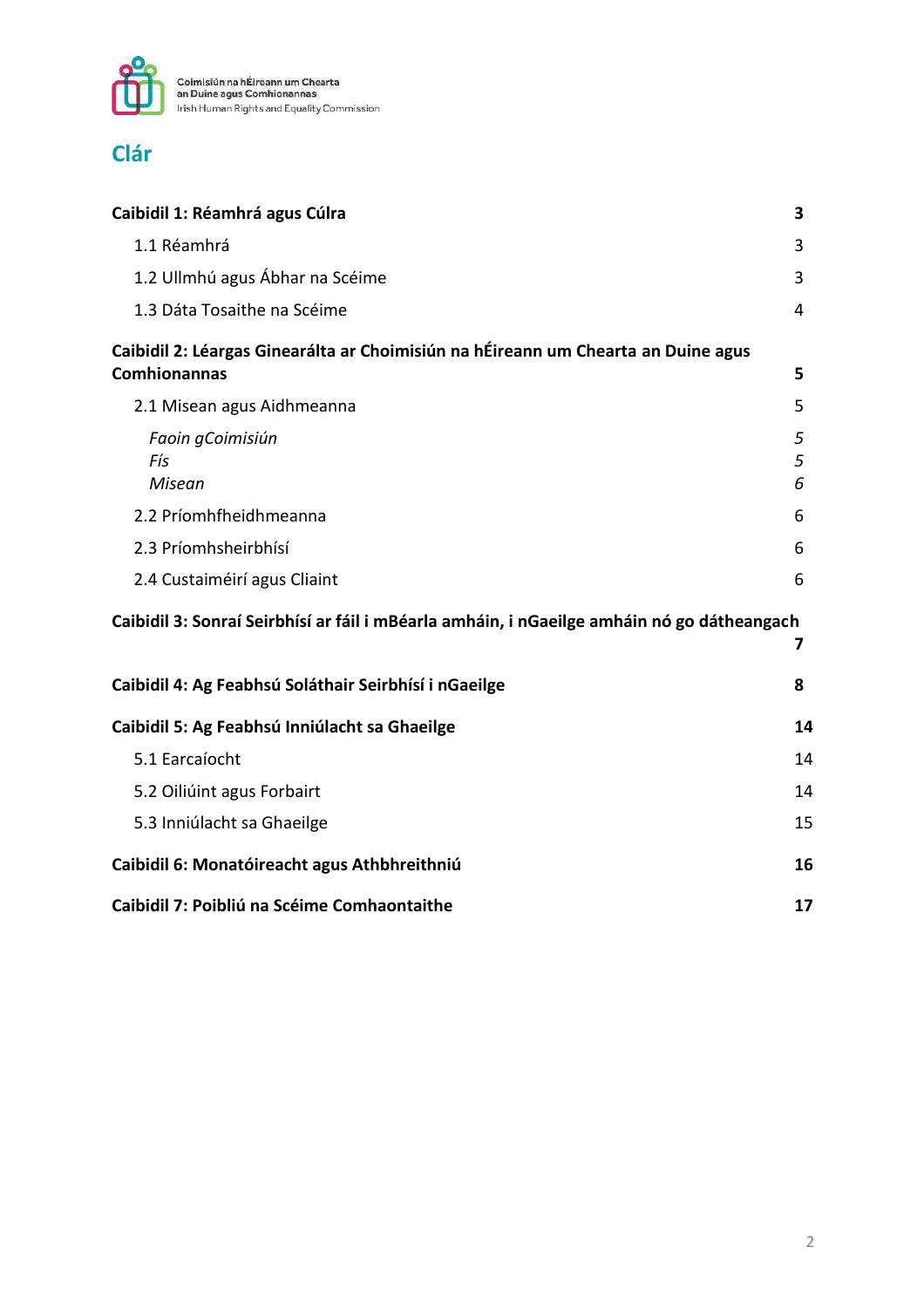

# **Caibidil 1: Réamhrá agus Cúlra**

### **1.1 Réamhrá**

Forálann Acht na dTeangacha Oifigiúla 2003 d'ullmhú scéim teanga ag comhlachtaí poiblí ag tabhairt mionsonraí faoi na seirbhísí a sholáthróidh siad:

- trí mheán na Gaeilge,
- trí mheán an Bhéarla, agus
- trí mheán na Gaeilge agus an Bhéarla

agus na bearta a ghlacfar lena chinntiú go ndéanfar aon seirbhís nach bhfuil an comhlacht ag soláthar trí mheán na Gaeilge a sholáthar laistigh de fhráma ama comhaontaithe.

De réir alt 14(3) den Acht, fanann scéimeanna teanga i bhfeidhm ar feadh tréimhse 3 bliana nó go dtí go mbeidh scéim nua daingnithe, cibé acu is déanaí, ag an Aire Cultúir, Oidhreachta agus Gaeltachta.

### **1.2 Ullmhú agus Ábhar na Scéime**

Tá aird mar is cuí tugtha ar na Treoirlínte a d'eisigh an Roinn Cultúir, Oidhreachta agus Gaeltachta agus an scéim seo á hullmhú. Ina theannta sin, tugadh faoi phróiseas cuimsitheach comhairliúcháin leis na páirtithe leasmhara uile.

Tá Coimisiún na hÉireann um Chearta an Duine agus Comhionannas á threorú ag an bprionsabal gur cheart go mbeadh soláthar seirbhísí Gaeilge bunaithe ar:

- an leibhéal bunúsach éilimh ar sheirbhísí ar leith i nGaeilge,
- an tábhacht a bhaineann le cur chuige réamhghníomhach i soláthar seirbhísí dá leithéid, agus
- acmhainní, lena n-áirítear acmhainní daonna agus airgeadais, agus cumas an chomhlachta an cumas riachtanach teanga a fhorbairt nó a rochtain.

Tá an scéim seo curtha le chéile leis an aidhm go gcomhlíonfaí gach oibleagáid ábhartha faoi Acht na dTeangacha Oifigiúla atá ar Choimisiún na hÉireann um Chearta an Duine agus Comhionannas ar bhonn céimnithe, tríd an scéim seo agus trí scéimeanna amach anseo.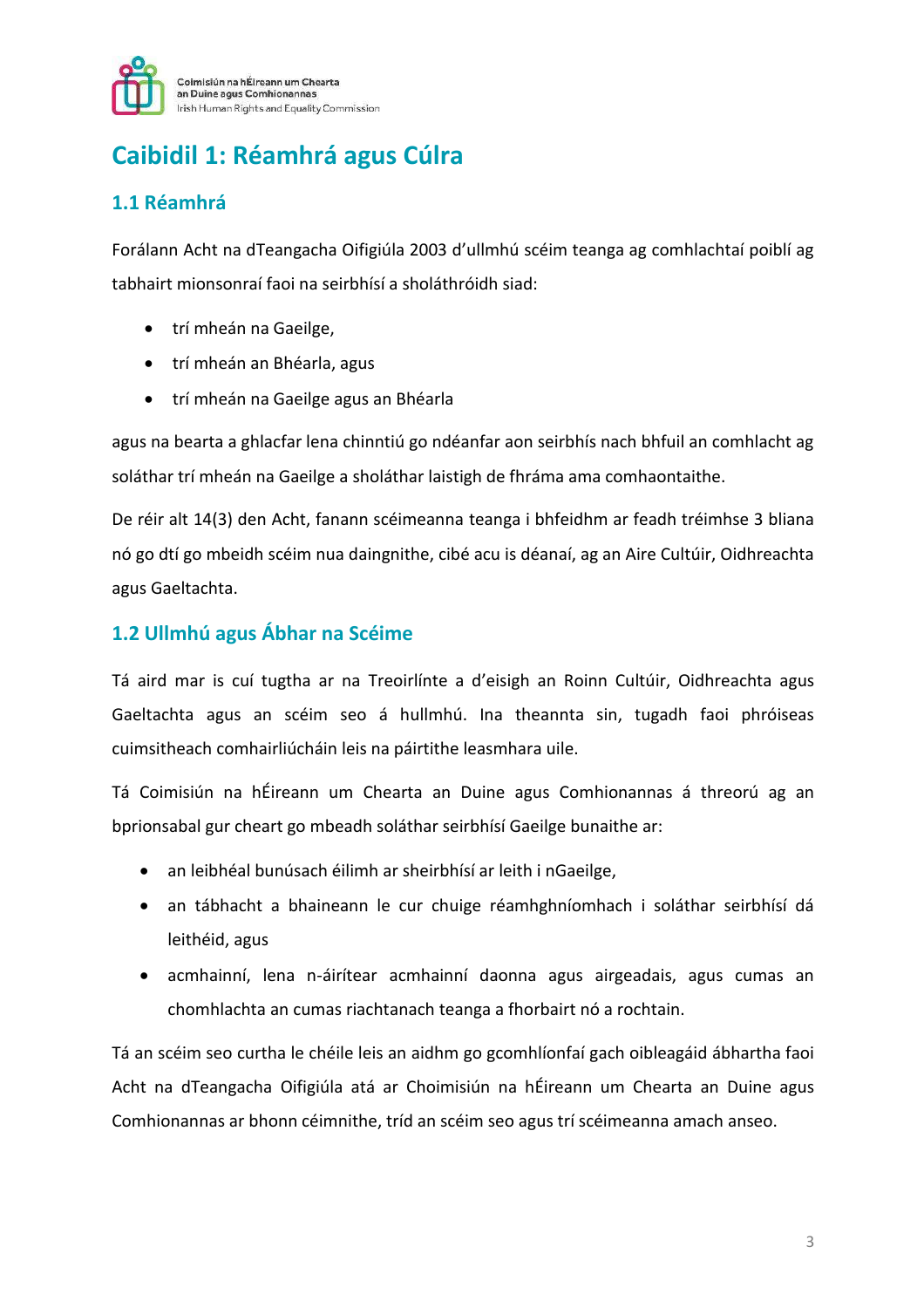

### **1.3 Dáta Tosaithe na Scéime**

Tá an Scéim seo daingnithe ag an Aire Cultúir, Oidhreachta agus Gaeltachta. Tosaíonn sí le héifeacht ó 01 Bealtaine 2018 agus beidh sí i bhfeidhm ar feadh tréimhse 3 bliana nó go dtí go mbeidh scéim eile daingnithe, cibé acu is déanaí.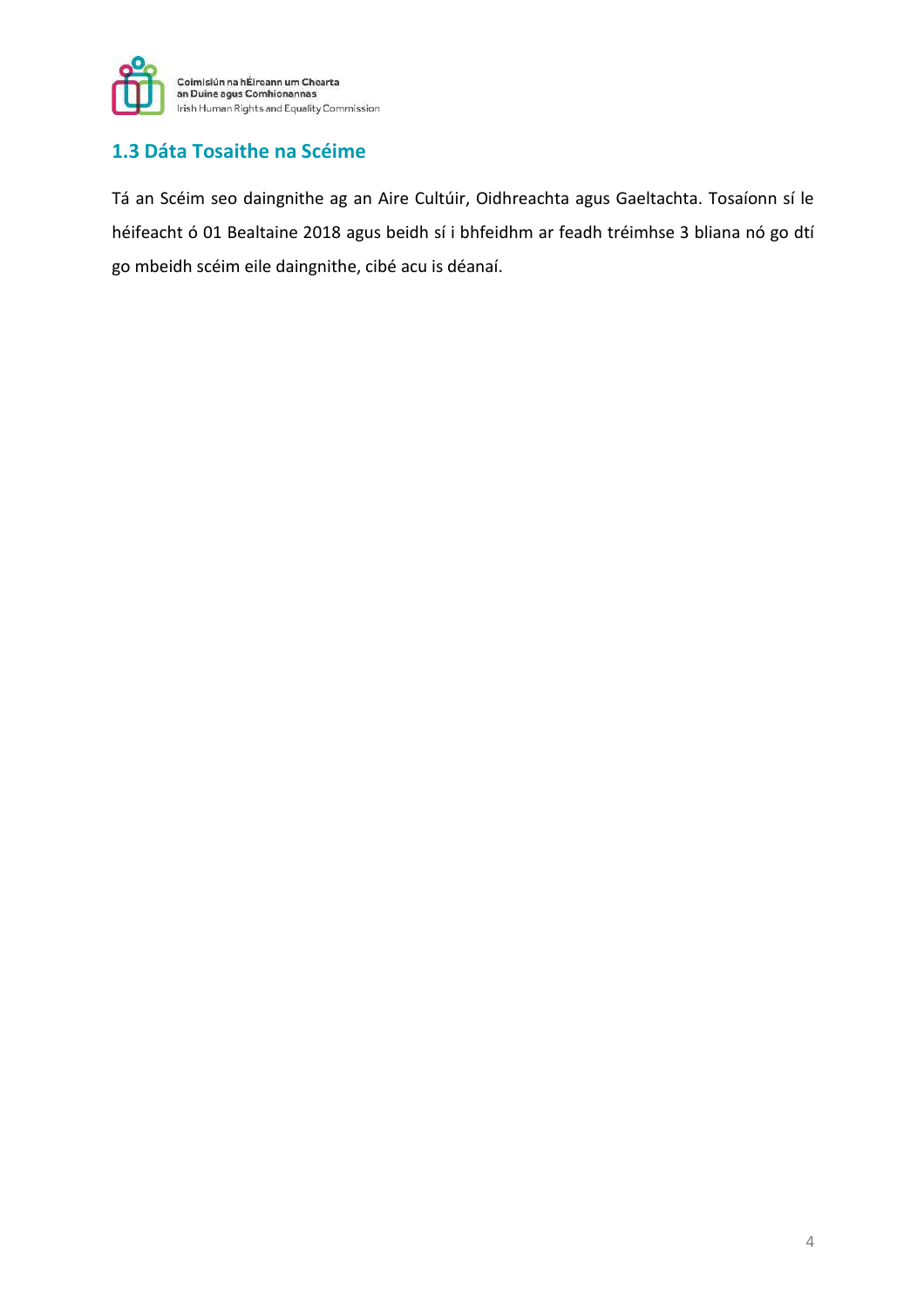

# **Caibidil 2: Léargas Ginearálta ar Choimisiún na hÉireann um Chearta an Duine agus Comhionannas**

#### **2.1 Misean agus Aidhmeanna**

#### **Faoin gCoimisiún**

Is é Coimisiún na hÉireann um Chearta an Duine agus Comhionannas (an Coimisiún) foras náisiúnta na hÉireann um chearta an duine agus um an gcomhionannas. Is é an cuspóir atá againn cearta an duine agus an comhionannas in Éirinn a chosaint agus a chur chun cinn agus cultúr measa ar chearta an duine, ar an gcomhionannas agus ar thuiscint idirchultúrtha sa Stát.

Bunaíodh an Coimisiún ar 01 Samhain 2014, mar chomhlacht poiblí neamhspleách le sainordú faoin Acht fá Choimisiún na hÉireann um Chearta an Duine agus Comhionannas, 2014 (an tAcht fán gCoimisiún, 2014). Tugtar réimse cumhachtaí reachtúla don Choimisiún faoin Acht fán gCoimisiún, 2014 chun cearta an duine agus comhionannas a chosaint agus a chur chun cinn.

Sonraítear san Acht fán gCoimisiún, 2014 go gcuimseofar sa Choimisiún líon nach mó ná 15 chomhalta agus nach lú ná 12 chomhalta, agus go mbeidh Príomh-Choimisinéir an Choimisiúin ar dhuine de na comhaltaí sin. Ceapadh forálacha an Achta fán gCoimisiún, 2014 chun neamhspleáchas an Choimisiúin ina chuid oibre a chinntiú. Ceapann an Ceann Stáit, an tUachtarán Micheál D. Ó hUigínn comhaltaí an Choimisiúin, i ndiaidh rún in dhá Theach an Oireachtais agus cinneann na comhaltaí beartas agus gníomhaíocht an Choimisiúin go neamhspleách.

Aithníodh neamhspleáchas an Choimisiúin, de réir Phrionsabail Pháras, lena chreidiúnú mar stádas "A" mar Institiúid Náisiúnta um Chearta an Duine leis na Náisiúin Aontaithe.

**Fís**

Éire chuimsitheach ina léirítear meas ar chearta an duine agus ar an gcomhionannas, ina gcuirtear chun cinn iad agus ina mbaintear amach iad do gach duine, i ngach áit.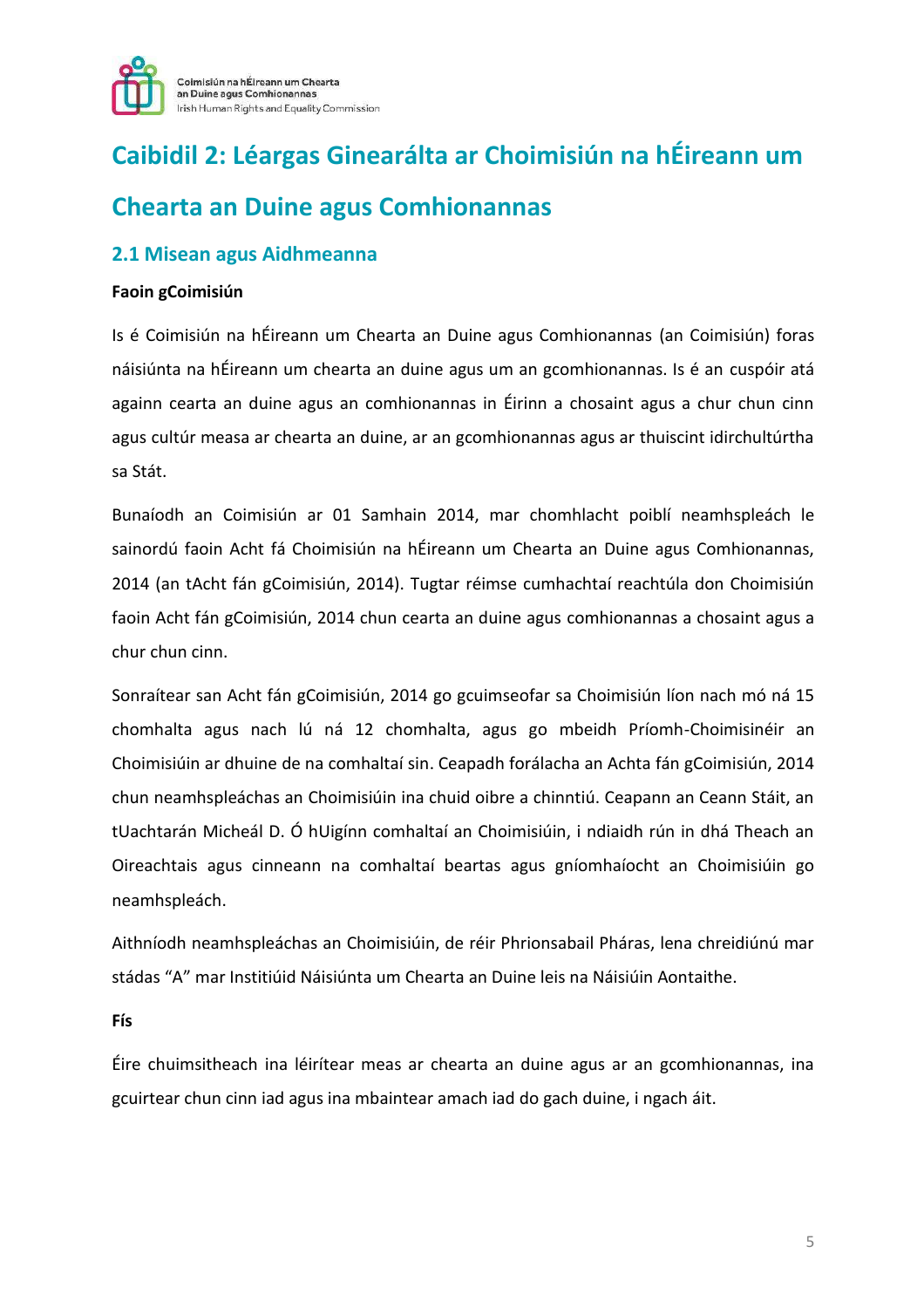

#### **Misean**

Sochaí cothrom agus chuimsitheach a thógáil a chosnaíonn cearta an duine agus an comhionannas in Éirinn agus a chuireann chun cinn iad.

#### **2.2 Príomhfheidhmeanna**

Leagtar amach in alt 10 (1) den Acht fá Choimisiún na hÉireann um Chearta an Duine agus Comhionannas, 2014 feidhmeanna foriomlána an Choimisiúin, eadhon:

- cearta an duine agus comhionannas a chur chun cinn agus a chosaint,
- cultúr measa ar chearta an duine, comhionannas, agus tuiscint idirchultúrtha sa Stát a spreagadh agus a fhorbairt,
- tuiscint agus feasacht ar thábhacht chearta an duine agus comhionannais sa Stát,
- dea-chleachtas a spreagadh i gcaidreamh idirchultúrtha, chun caoinfhulaingt agus glacadh le héagsúlacht a chur chun cinn sa Stát mar aon le meas ar shaoirse agus dínit gach duine, agus
- oibriú i dtreo mí-úsáid a bhaint as cearta an duine, idirdhealú agus iompar toirmiscthe a dhíbirt.

Leagtar amach in alt 10(2) den Acht réimse leathan feidhmeanna agus cumhachtaí sonracha trínar féidir leis an gCoimisiún aghaidh a thabhairt ar shainordú foriomlán.

#### **2.3 Príomhsheirbhísí**

• Seirbhís Eolais Do Chearta

#### **2.4 Custaiméirí agus Cliaint**

Is féidir leis an seirbhís Do Chearta eolas a thabhairt don phobail, faoi chearta agus réitigh atá ar fáil faoin dlí um chomhionannas agus cearta an duine in Éirinn. Áirítear leis sin eolas faoi idirdhealú san áit oibre, idirdhealú maidir le hearraí agus le seirbhísí, idirdhealú maidir le hoideachas agus cosaintí ar chearta an duine a thagann faoi dhlí na hÉireann.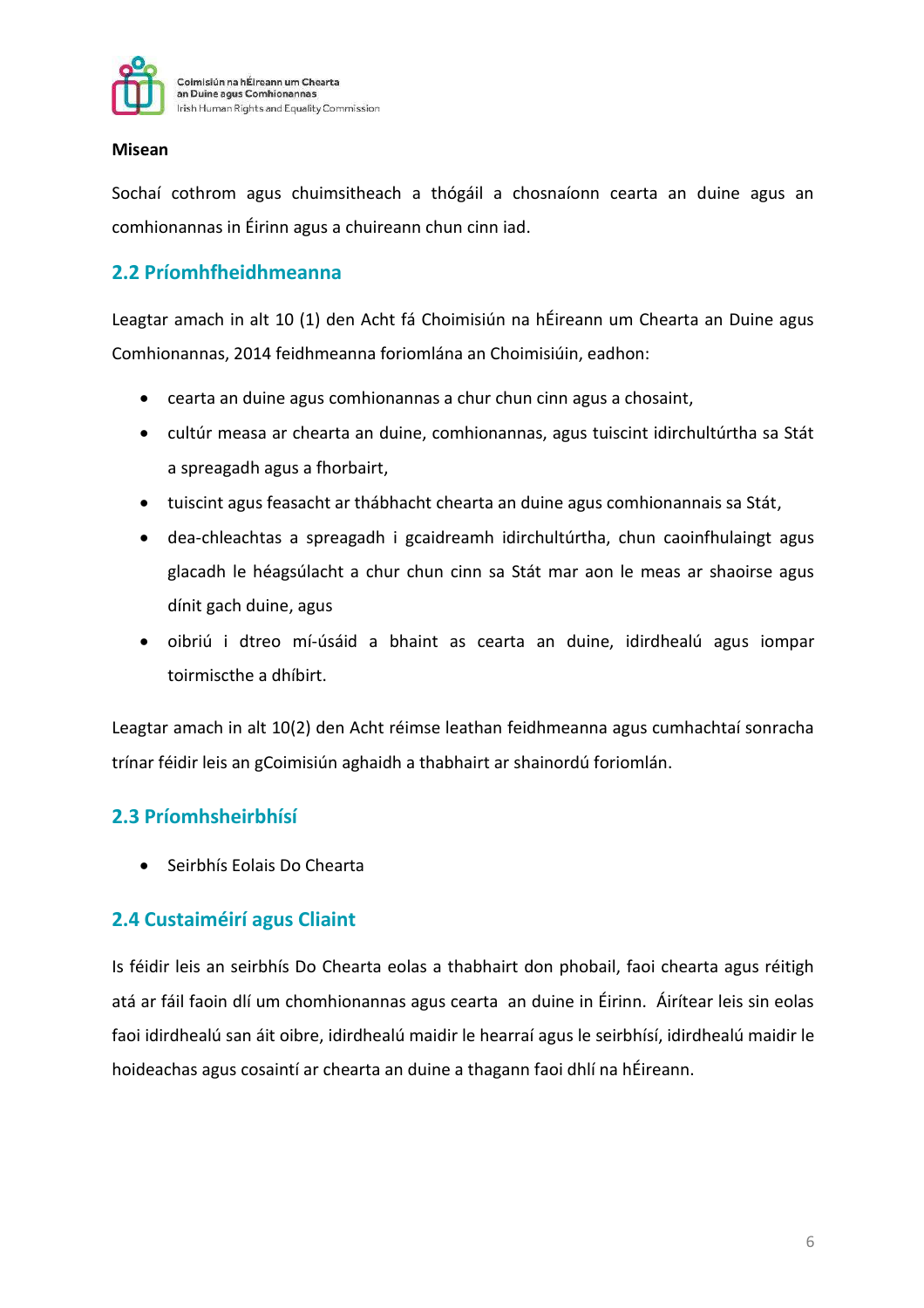

## **Caibidil 3: Sonraí Seirbhísí ar fáil i mBéarla amháin, i**

# **nGaeilge amháin nó go dátheangach**

| Soláthar Seirbhísí ar fáil                      |                               |                                |                                                                                                                                            |
|-------------------------------------------------|-------------------------------|--------------------------------|--------------------------------------------------------------------------------------------------------------------------------------------|
| <b>Ainm na Seirbhíse</b>                        | Seirbhísí i<br>mBéarla amháin | Seirbhísí i<br>nGaeilge amháin | Go dátheangach                                                                                                                             |
| Líne Theileafóin                                |                               |                                | X                                                                                                                                          |
| Seirbhís Eolais Do Chearta                      | X                             |                                |                                                                                                                                            |
| Fáiltiú                                         | X                             |                                |                                                                                                                                            |
| Cúnamh Dlí                                      | X                             |                                |                                                                                                                                            |
| Seirbhísí Corparáideacha                        |                               |                                | X                                                                                                                                          |
| Láithreán Gréasáin (www.ihrec.ie)               |                               |                                | Tá an chuid is mó<br>d'inneachar an<br>láithreáin i mBéarla<br>faoi láthair. Tá roinnt<br>inneachar áirithe ar<br>fáil i nGaeilge freisin. |
| Comhfhreagras a admháil agus<br>freagairt orthu |                               |                                | X                                                                                                                                          |
| Comhairliúcháin Poiblí                          | X                             |                                |                                                                                                                                            |
| Ceardlanna agus Traenáil a chur ar fáil         | X                             |                                |                                                                                                                                            |
| For-rochtain do pháirtithe leasmhara            | X                             |                                |                                                                                                                                            |
| Tuairiscí Beartais                              | X                             |                                |                                                                                                                                            |
| Ráiteas Straitéise                              |                               |                                | X                                                                                                                                          |
| Tuarascáil Bhliantúil                           |                               |                                | X                                                                                                                                          |
| Preaseisiúintí                                  | X                             |                                |                                                                                                                                            |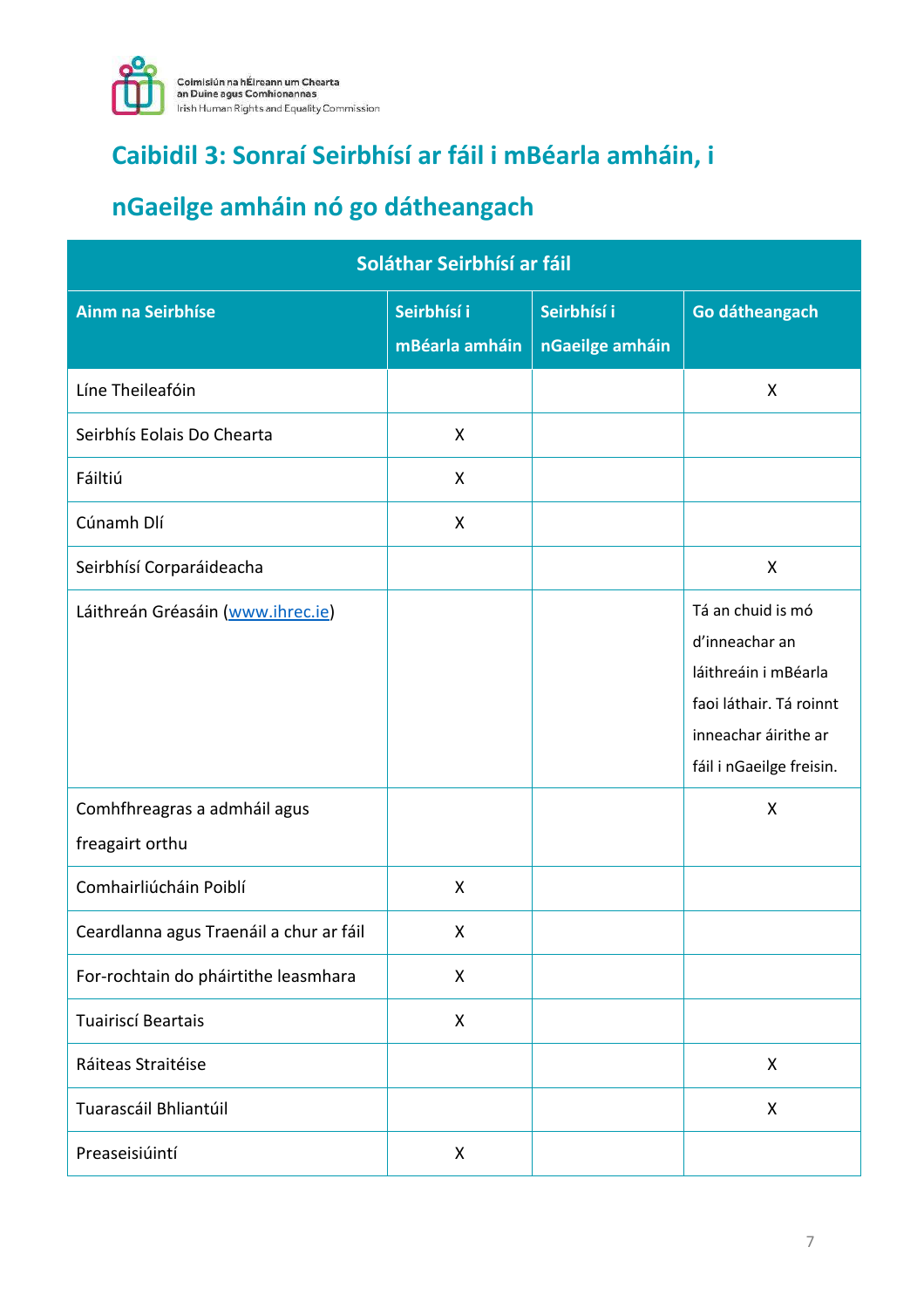

# **Caibidil 4: Ag Feabhsú Soláthair Seirbhísí i nGaeilge**

| <b>Modh Cumarsáide leis an</b><br>bPobal |                                            | <b>Gealltanas</b>                                                                                                                                                                                                                                                                                                                                                                                                                                                                                                                                                                                                                               |                   |
|------------------------------------------|--------------------------------------------|-------------------------------------------------------------------------------------------------------------------------------------------------------------------------------------------------------------------------------------------------------------------------------------------------------------------------------------------------------------------------------------------------------------------------------------------------------------------------------------------------------------------------------------------------------------------------------------------------------------------------------------------------|-------------------|
| Fógraí<br><b>Réamhthaifeadta</b>         |                                            | Beidh na fógraí réamhthaifeadta seo a<br>leanas i nGaeilge nó go dátheangach:                                                                                                                                                                                                                                                                                                                                                                                                                                                                                                                                                                   | <b>Éigeantach</b> |
| ó Bhéal                                  |                                            | (a) Cuirfear fógraí taifeadta ó bhéal ar fáil<br>i nGaeilge nó go dátheangach ar an<br>nguthán nuair atá ár n-oifigí dúnta;<br>(b) Cuirfear fógraí taifeadta ó bhéal a<br>chraoltar ar chóras fógartha poiblí ar<br>fáil i nGaeilge nó go dátheangach;<br>(c) Cuirfear fógraí ó bhéal a chruthaítear<br>agus a chraoltar trí chóras<br>ríomhtheachtaireactha nó trí chóras<br>ríomhfhreagartha gutháin ar fáil i<br>nGaeilge nó go dátheangach.<br>Tabhair faoi deara gur fógairtí 'taifeadta'<br>seachas fógairtí 'beo' a bhaineann le<br>hábhar anseo.<br>Sa chás go bhfuil Ordú Logainmneacha i<br>bhfeidhm, úsáidfear an leagan Gaeilge den |                   |
|                                          |                                            | Logainm atá sonraithe san Ordú sin i<br>bhfógraí taifeadta ó bhéal a dhéanann<br>comhlacht poiblí nó a dhéantar ar a shon.                                                                                                                                                                                                                                                                                                                                                                                                                                                                                                                      |                   |
| <b>Cumarsáid i</b><br><b>Scríbhinn</b>   | Litreacha agus<br><b>Post Leictreonach</b> | Tabharfar freagra ar an gcumarsáid scríofa<br>uile sa teanga oifigiúil ina bhfuarthas í.                                                                                                                                                                                                                                                                                                                                                                                                                                                                                                                                                        | Éigeantach        |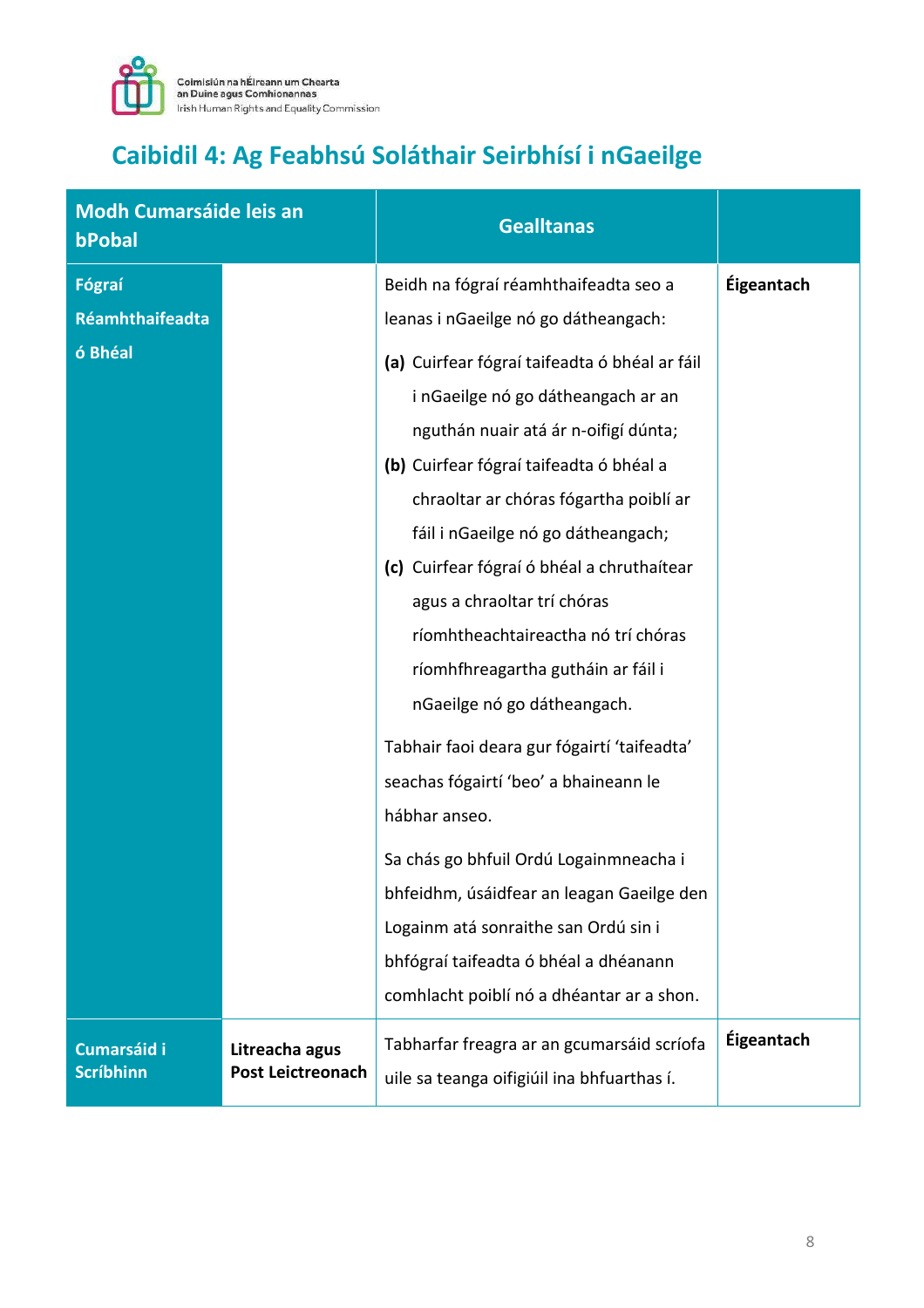

|                      | Stáiseanóireacht               | Ceannteidil ar stáiseanóireacht áirithe ar a<br>n-áirítear nóta-pháipéar, duillíní dea-<br>mhéine, leatháin chlúdaigh facs, clúdaigh<br>comhad agus fillteáin eile, lipéid agus<br>clúdaigh litreach a chur ar fáil i nGaeilge<br>nó go dátheangach.                                                                           | Éigeantach |
|----------------------|--------------------------------|--------------------------------------------------------------------------------------------------------------------------------------------------------------------------------------------------------------------------------------------------------------------------------------------------------------------------------|------------|
| <b>Comharthaí</b>    | Comharthaí                     | Ní mór an chomharthaíocht uilig a<br>chuireann an Coimisiún in airde nó a<br>chuirtear in airde thar a cheann a bheith i<br>nGaeilge nó dátheangach, faoi réir na<br>rialachán (I.R. Uimh 391/2008).                                                                                                                           | Éigeantach |
| Foilseacháin         | Foilseacháin                   | Foilseofar cáipéisí ina leagtar amach tograí<br>polasaí poiblí, cuntais iniúchta nó ráitis<br>airgeadais, tuarascálacha bliantúla agus<br>ráitis straitéise i nGaeilge agus i mBéarla<br>ag an am céanna.                                                                                                                      | Éigeantach |
|                      | Ciorcláin/Cora<br><b>Poist</b> | I gcás ina ndéanfaidh comhlacht poiblí<br>cumarsáid i scríbhinn nó leis an bpost<br>leictreonach leis an bpobal i gcoitinne nó<br>le haicme den phobal i gcoitinne chun<br>faisnéis a thabhairt don phobal nó don<br>aicme, cinnteoidh an comhlacht gur i<br>nGaeilge, nó i mBéarla agus i nGaeilge, a<br>bheidh an chumarsáid | Éigeantach |
| <b>An Ghaeltacht</b> | Logainmneacha<br>Gaeltachta    | Bainfear úsáid as Logainmneacha Oifigiúla<br>na gceantar Gaeltachta de réir na<br>reachtaíochta.                                                                                                                                                                                                                               | Éigeantach |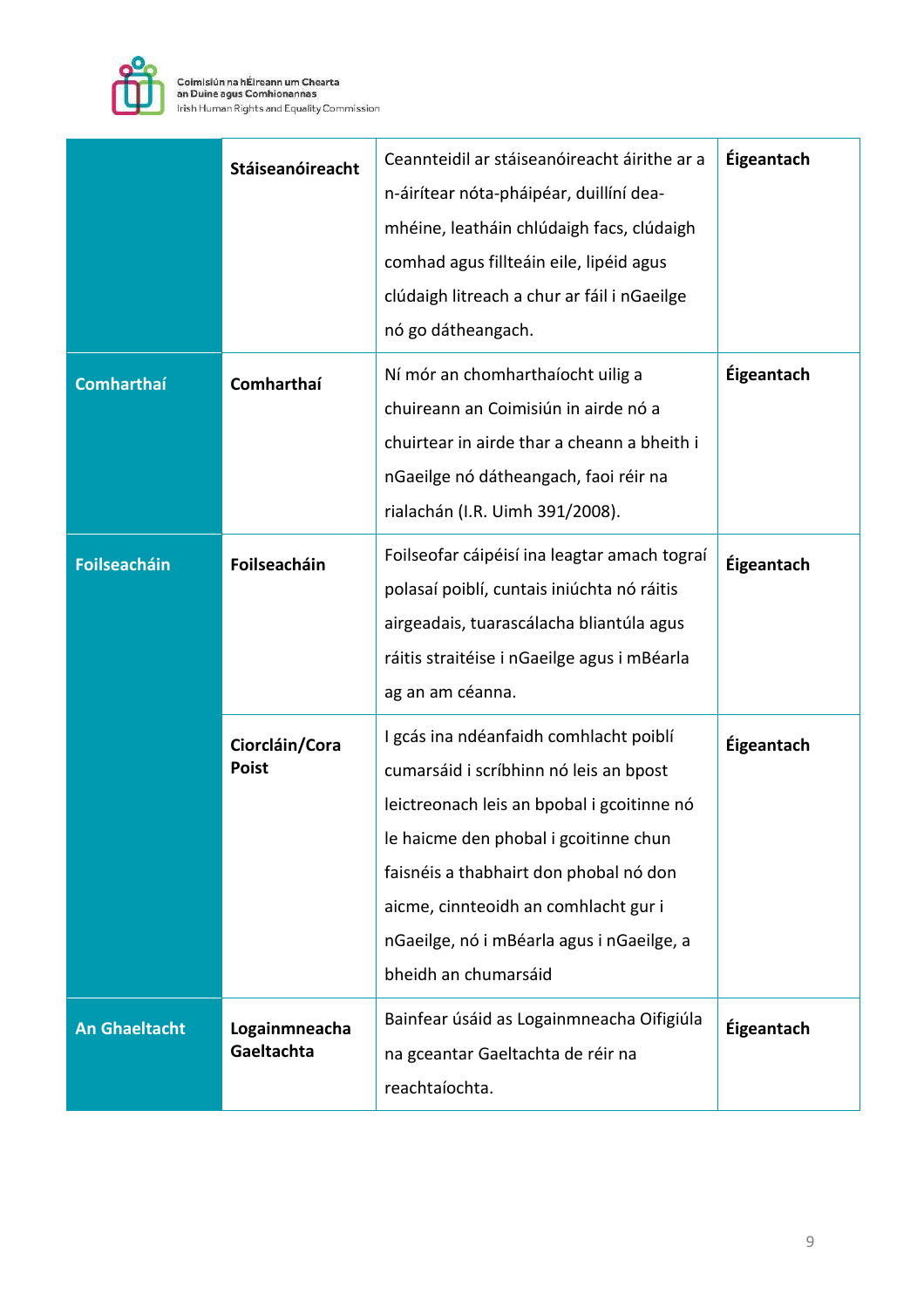

Seo a leanas liosta gníomhartha molta ag an Coimisiún faoi gach seirbhís.

| <b>Modh Cumarsáide leis an</b><br>bPobal |                                                | <b>Gealltanas</b>                                                                                                                                              | <b>Amlíne Laistigh</b><br>de<br>Bl.1/ Bl.2/ Bl.3 |
|------------------------------------------|------------------------------------------------|----------------------------------------------------------------------------------------------------------------------------------------------------------------|--------------------------------------------------|
| <b>Cumarsáid ó</b>                       | <b>Fáiltiú</b>                                 | Cuirfear liosta ar fáil de na baill foirne siúd ar                                                                                                             | <b>Faoi Dheireadh</b>                            |
| <b>Bhéal/Scríbhinn</b>                   |                                                | féidir leo seirbhís a chur ar fáil trí Ghaeilge.                                                                                                               | <b>Bhliain 1</b>                                 |
|                                          |                                                | Más maith le ball an phobail labhairt le ball<br>foirne a bhfuil Gaeilge acu, déanfaidh an<br>fhoireann fáiltithe teagmháil leis an duine<br>cuí.              | Leanúnach                                        |
|                                          |                                                | Beidh baill foirne eolach ar bheannachtaí<br>bunúsacha i nGaeilge.                                                                                             | <b>Faoi Dheireadh</b><br><b>Bhliain 1</b>        |
|                                          | Lasc-chlár                                     | Beidh baill foirne eolach ar bheannachtaí<br>bunúsacha i nGaeilge agus beidh siad in ann<br>an glao a aistriú chuig baill foirne eile a bhfuil<br>Gaeilge acu. | <b>Faoi Dheireadh</b><br><b>Bhliain 1</b>        |
|                                          | <b>Cumarsáid</b><br>ghutháin leis an<br>bpobal | Tá an teachtaireacht lasmuigh de ghnáth<br>uaireanta ar ár bhfón i nGaeilge agus i<br>mBéarla.                                                                 | Leanúnach                                        |
|                                          |                                                | Tá an roghchlár ar ár bhfón i nGaeilge agus i<br>mBéarla.                                                                                                      | Leanúnach                                        |
|                                          | <b>Fógraí Beo</b>                              | Ní úsáideann an Choimisiún fógairtí beo, ach<br>má tharlaíonn a leithéid cinnteofar go<br>bhfuilimid ag comhlíonadh na reachtaíochta.                          | Más gá                                           |
|                                          | <b>Bileoga</b><br>Eolais/Bróisiúir             | Cuirfear na bileoige agus na bróisiúir eolais is<br>minice in úsáid ar fáil i nGaeilge agus i<br>mBéarla.                                                      | <b>Faoi Dheireadh</b><br><b>Bhliain 2</b>        |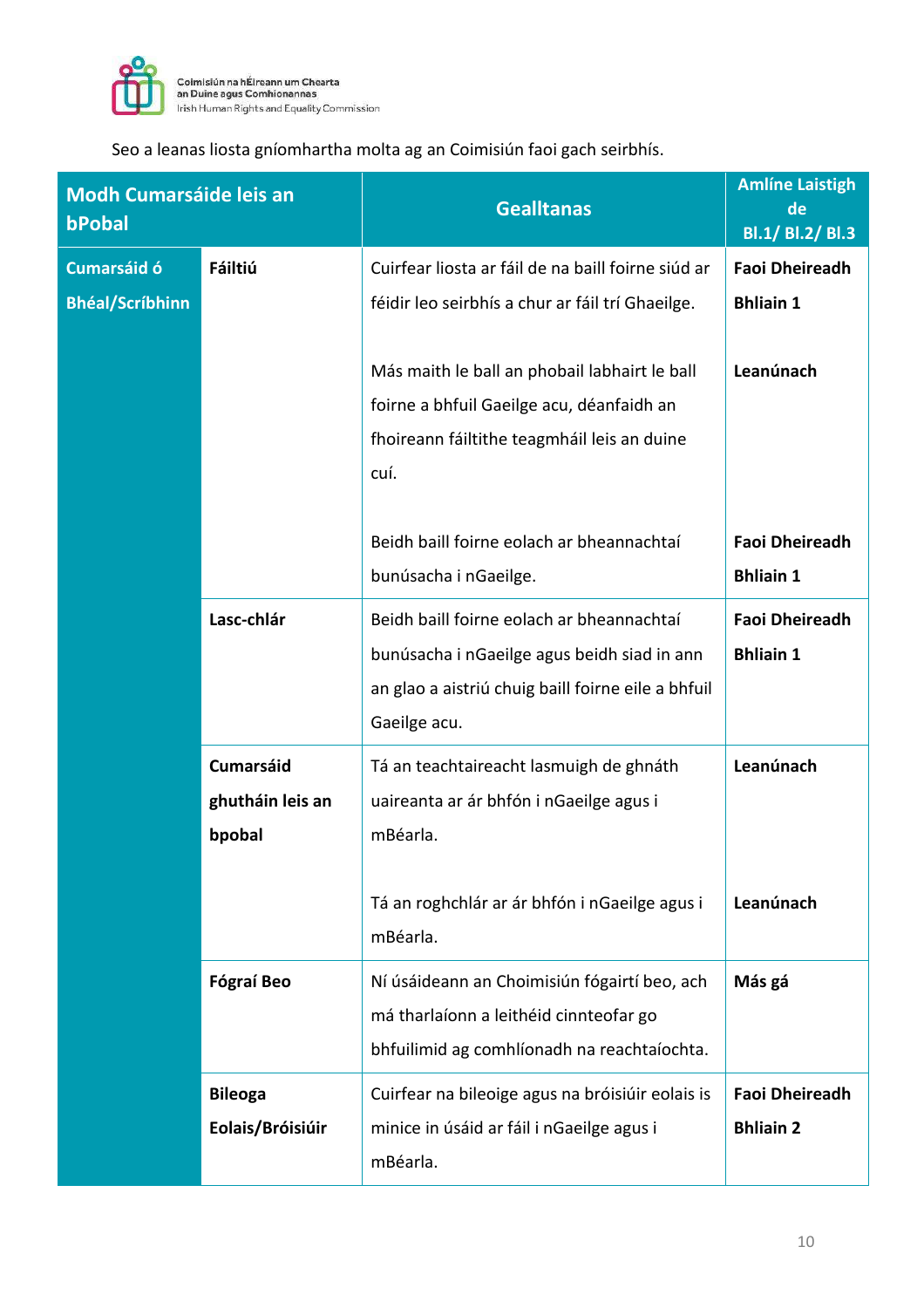

|                 | Foirmeacha<br><b>larratais</b> | Cuirfear na foirmeacha iarratais uilig ar fáil i<br>nGaeilge agus i mBéarla.                                                                                                                                                   | <b>Faoi Dheireadh</b><br><b>Bhliain 2</b>                                       |
|-----------------|--------------------------------|--------------------------------------------------------------------------------------------------------------------------------------------------------------------------------------------------------------------------------|---------------------------------------------------------------------------------|
|                 | Eile                           | Déanfar na comhairliúchán poiblí a fhógairt i<br>nGaeilge agus i mBéarla.                                                                                                                                                      | <b>Faoi Dheireadh</b><br><b>Bhliain 1</b>                                       |
| <b>Na Meáin</b> | Preaseisiúintí                 | Eiseoimid 5% de na preasráitis go<br>dátheangach agus go comhuaineach sa chéad<br>bhliain den chéad scéim agus tógfaimid ar an<br>méid seo ar bhonn bhliantúil.                                                                | 5% Bliain 1<br><b>10% Bliain 2</b><br><b>20% Bliain 3</b>                       |
|                 | Urlabhraithe na<br>Meán        | Cuirfimid oiliúint ar baill foirne ionas go<br>mbeidh sé/sí in ann idirchaidreamh a<br>dhéanamh leis na meáin Ghaeilge nuair is gá.                                                                                            | <b>Faoi Dheireadh</b><br><b>Bhliain 2</b>                                       |
|                 | Óráidí                         | Cuirfear óráidí ar fáil sa teanga nó sna<br>teangacha inar tugadh iad.                                                                                                                                                         | <b>Faoi Dheireadh</b><br><b>Bhliain 1</b>                                       |
|                 | <b>Eile</b>                    | Ar Twitter, beidh 5% de na teachtaireachtaí<br>Twitter dátheangach, i nGaeilge agus i<br>mBéarla sa chéad bhliain den scéim, ag<br>méadú go 10% sa tríú bhliain den scéim.<br>Cuirfear 20% dár Nuachtlitir ar fáil i nGaeilge. | 5% Bliain 1<br><b>10% Bliain 3</b><br><b>Faoi Dheireadh</b><br><b>Bhliain 1</b> |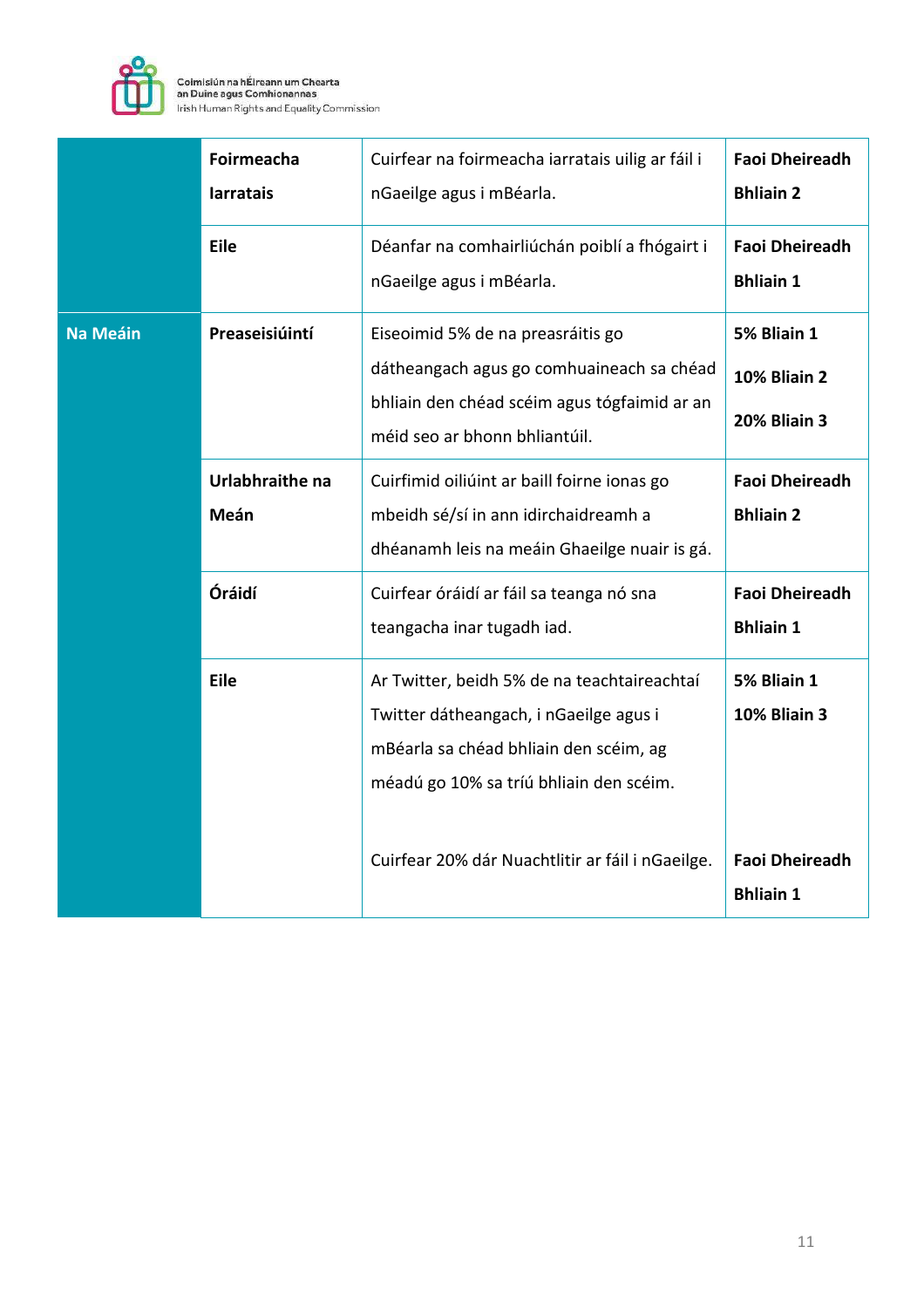

| <b>Teicneolaíocht</b><br><b>Faisnéise</b> | Ríomhphoist                     | Beidh an séanadh ríomhphoist, na sonraí<br>teagmhála agus síniú deireadh ríomhphoist<br>dátheangach.<br>Freagróidh an Coimisiún aon ríomhphost a<br>fhaightear i nGaeilge sa teanga sin, de réir<br>Acht na dTeangacha Oifigiúla.                                                                                              | Leanúnach<br>Leanúnach                                                                 |
|-------------------------------------------|---------------------------------|--------------------------------------------------------------------------------------------------------------------------------------------------------------------------------------------------------------------------------------------------------------------------------------------------------------------------------|----------------------------------------------------------------------------------------|
|                                           |                                 | Tá seoladh ríomhphost i mbun chun plé le<br>hiarratais 'Do Chearta' trí Gaeilge -<br>cearta@ihrec.ie                                                                                                                                                                                                                           | Leanúnach                                                                              |
|                                           | Suíomhanna<br>Gréasáin          | Cuirfear an t-eolas statach ar suíomh<br>gréasáin IHREC ar fáil go dátheangach thar na<br>phríomhleathanaigh (leathanaigh lamairne).<br>Cuirfear modh oibre i bhfeidhm lena chinntiú<br>go gcoinnítear leagan Gaeilge agus leagan<br>Béarla den eolas statach ar an suíomh mar an<br>gcéanna, agus go mbeidh nascanna bailí in | <b>Faoi Dheireadh</b><br><b>Bhliain 1</b><br><b>Faoi Dheireadh</b><br><b>Bhliain 1</b> |
|                                           | <b>Córais</b><br>Ríomhaireachta | úsáid air.<br>Beidh aon córais ríomhaireachta nua a<br>chuirfear isteach ábalta plé leis an nGaeilge.                                                                                                                                                                                                                          | Leanúnach                                                                              |
|                                           | Seirbhísí<br>Idirghníomhacha    | Níl aon seirbhísí idirghníomhach ag an<br>gCoimisiún. Má chuirtear aon seirbhísí nua ar<br>bun, cuirfear ar bun iad go dátheangach, más<br>cuí.                                                                                                                                                                                | Más gá                                                                                 |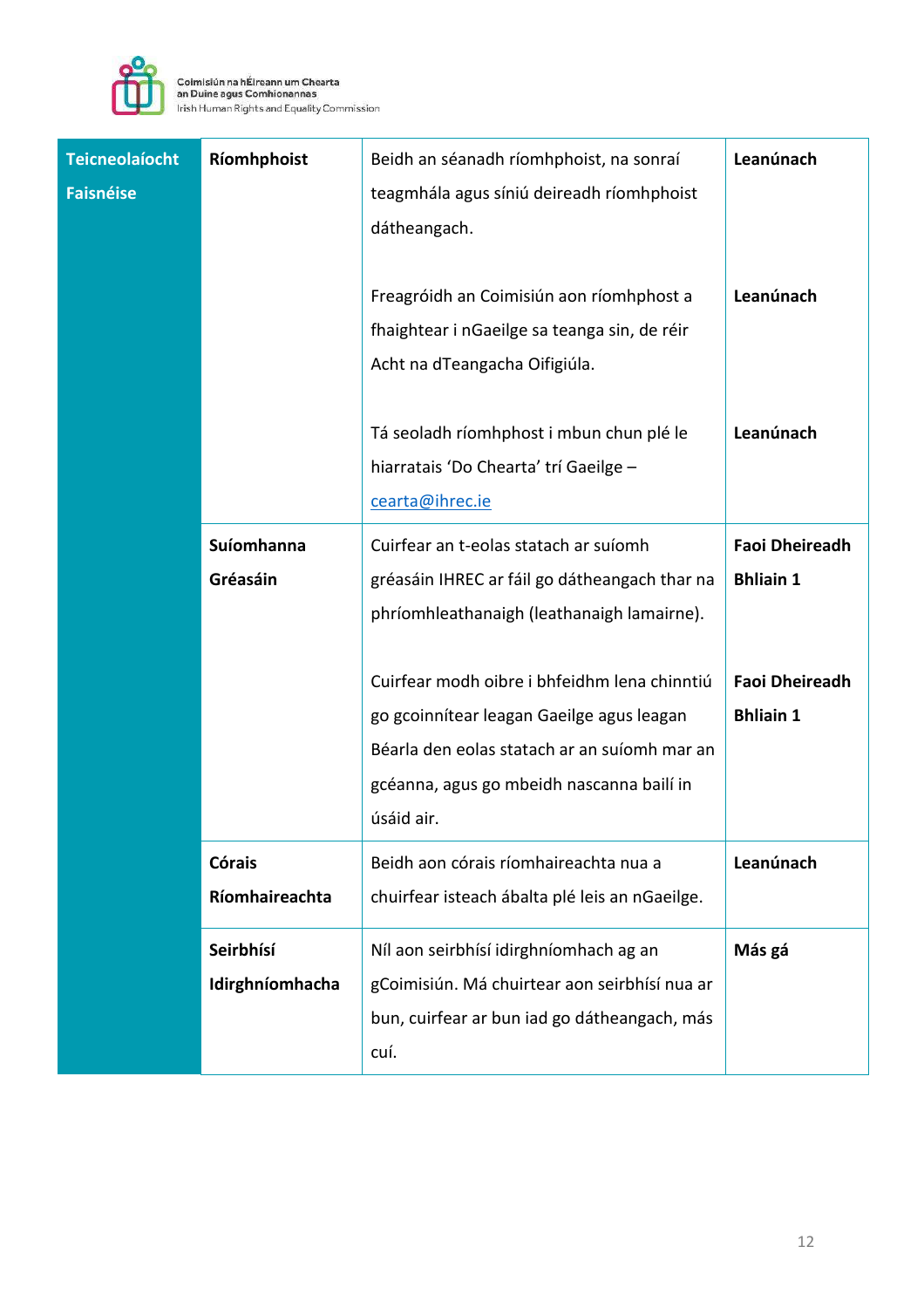

| <b>Gaeltacht</b> | Cruinnithe | Tionóltar cruinnithe sa Ghaeltacht go   | Más gá |
|------------------|------------|-----------------------------------------|--------|
|                  |            | dátheangach agus cuirfear aon cháipéisí |        |
|                  |            | breise ar fáil go dátheangach ag an am  |        |
|                  |            | céanna.                                 |        |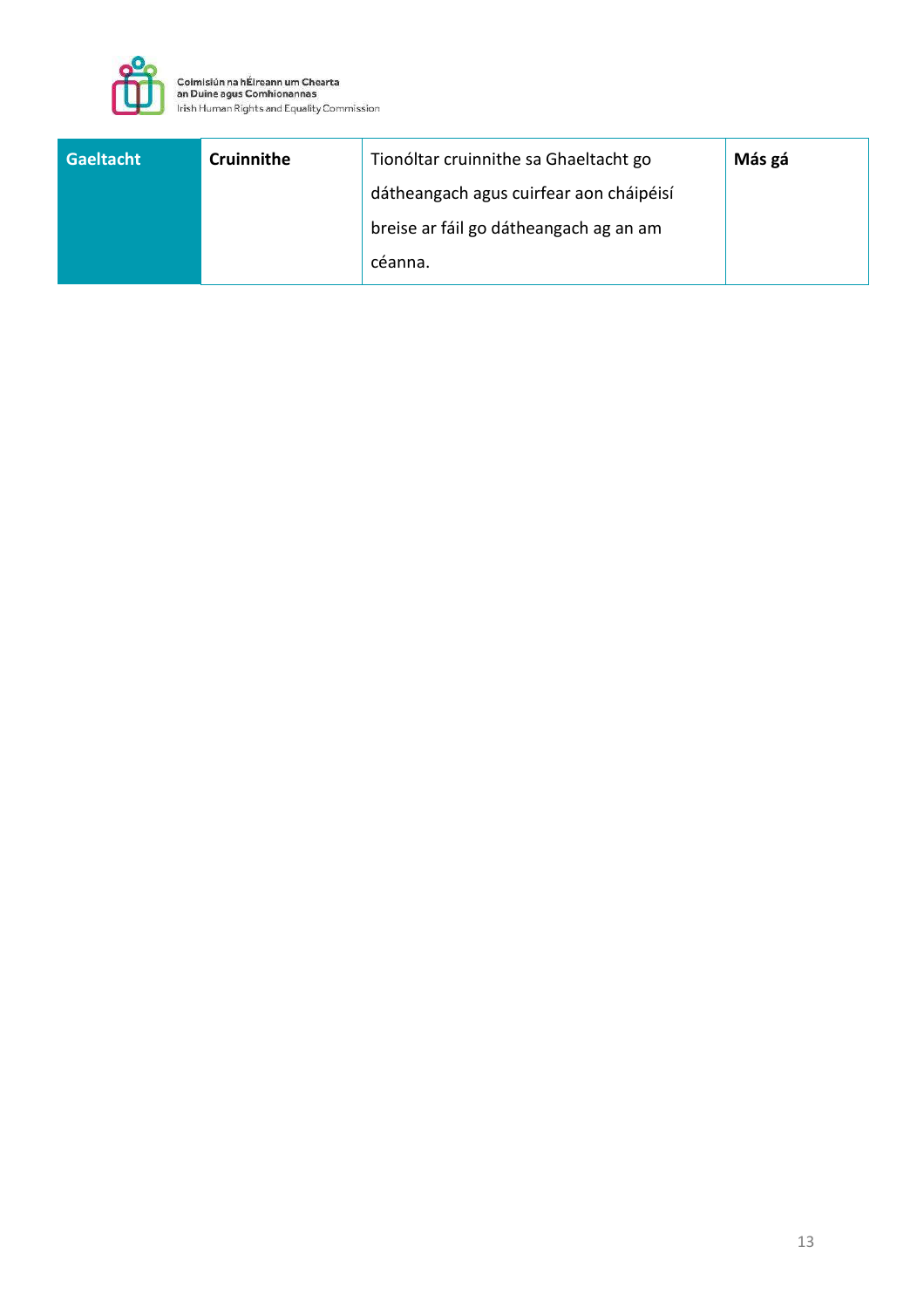

# **Caibidil 5: Ag Feabhsú Inniúlacht sa Ghaeilge**

### **5.1 Earcaíocht**

Is é earcú foirne le scileanna cumasacha Gaeilge i ngach réimse d'obair an Coimisiún an príomhbhealach a bheidh ann chun barr feabhais a chur ar infhaighteacht seirbhísí i nGaeilge. Beidh aird ag ár bpolasaí earcaíochta, atá faoi réir an chreata de nósanna imeachta comhaontaithe náisiúnta d'earcaíocht, ar an ngá chun inniúlacht Gaeilge a fheabhsú ar bhonn céimnithe.

#### **5.2 Oiliúint agus Forbairt**

Tá Coimisiúin na hÉireann um Chearta an Duine agus Comhionannas tiomanta deiseanna a chur ar fáil don fhoireann chun freastal ar chúrsaí oiliúna Gaeilge atá creidiúnaithe go cuí, de réir ár n-acmhainní. Cuirfear an fhoireann iomlán ar an eolas faoi áiseanna/dheiseanna chun a n-inniúlacht sa Ghaeilge a fheabhsú.

|                |            | <b>Gealltanas</b>                             | <b>Amlíne Laistigh</b><br>de |
|----------------|------------|-----------------------------------------------|------------------------------|
|                |            |                                               | Bl.1/ Bl.2/ Bl.3             |
| Feabhsú ar     | Earcaíocht | Tacóidh an Coimisiún le hearcú baill foirne a | <b>Faoi Dheireadh</b>        |
| chumas Gaeilge |            | bhfuil Gaeilge acu.                           | <b>Bhliain 2</b>             |
|                |            |                                               |                              |
|                |            | Fógraítear folúntais de chuid an Choimisiúin  | Leanúnach                    |
|                |            | i nGaeilge agus i mBéarla agus cuirtear gach  |                              |
|                |            | eolas d'iarrthóirí ar fáil sa dá theanga sin. |                              |
|                |            |                                               |                              |
|                |            | Cuirfear baill foirne nua ar an eolas maidir  | Ó thús na                    |
|                |            | leis ár scéim teanga. Tabharfar cóip don      | <b>Scéime</b>                |
|                |            | scéim teanga dóibh sa phacáiste               |                              |
|                |            | ionduchtúcháin.                               |                              |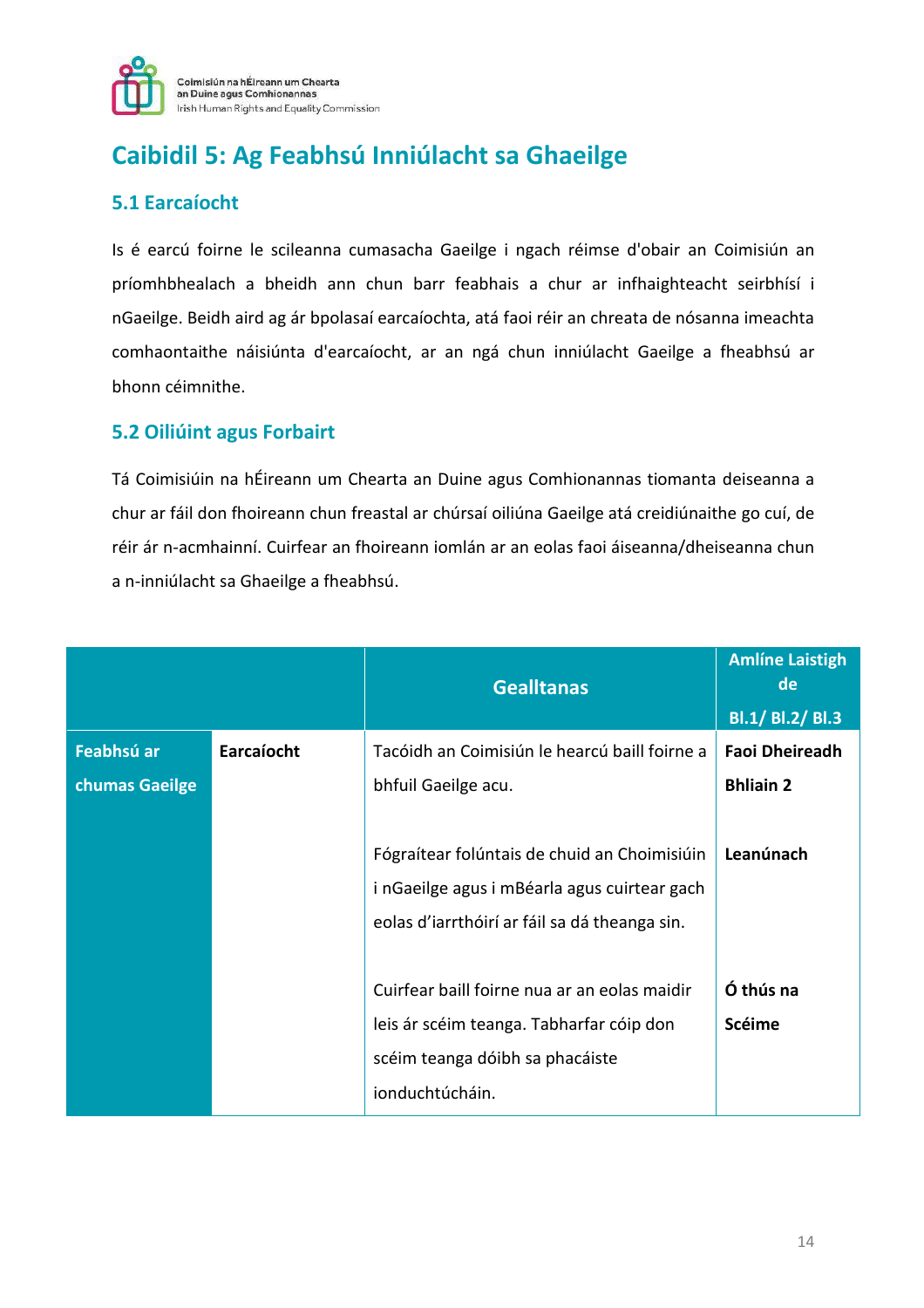

| Oiliúint                                                                   | Déanfar anailís ar riachtanais oiliúna le<br>aithint do bhaill foirne agus cuirfear                                                                                                                   | <b>Faoi Dheireadh</b><br><b>Bhliain 3</b> |
|----------------------------------------------------------------------------|-------------------------------------------------------------------------------------------------------------------------------------------------------------------------------------------------------|-------------------------------------------|
|                                                                            | deiseanna oiliúna agus forbartha Gaeilge ar<br>fáil don fhoireann. Déanfar iarracht na<br>riachtanais oiliúna seo a ionchorprú isteach<br>i bplean oiliúna agus forbartha inmheánach<br>an Coimisiún. |                                           |
| Rannpháirtíocht i<br>ngníomhaíochtaí<br>chun an teanga a<br>chur chun cinn | Molfar don fhoireann páirt a ghlacadh in<br>imeachtaí cultúrtha, agus scaipfear eolas<br>don fhoireann ar na himeachtaí seo.                                                                          | <b>Faoi Dheireadh</b><br><b>Bhliain 2</b> |
| Acmhainní a chur<br>ar fáil                                                | Cuirfear baill foirne ar an eolas faoi<br>acmhainní teanga amhail teanglann.ie,<br>téarma.ie agus foclóir.ie.                                                                                         | <b>Faoi Dheireadh</b><br><b>Bhliain 1</b> |

### **5.3 Inniúlacht sa Ghaeilge**

Ag féachaint do bheartas an Rialtais maidir le soláthar feabhsaithe seirbhísí sa Ghaeilge, sainaithneoidh an Roinn, faoi dheireadh chéad bhliain na scéime, aon phoist dá bhfuil inniúlacht sa Ghaeilge ina riachtanas. Déanfar gach iarracht na riachtanais sin a chomhlíonadh faoi dheireadh na scéime, ag féachaint, de réir mar is cuí, do pholasaithe earcaíochta, ardú céime agus oiliúna. Cuirfidh an méid sin ar chumas na Roinne feabhsúchán incriminteach na seirbhísí sa Ghaeilge a phleanáil agus a chur in ord tosaíochta ar bhealach níos straitéisí.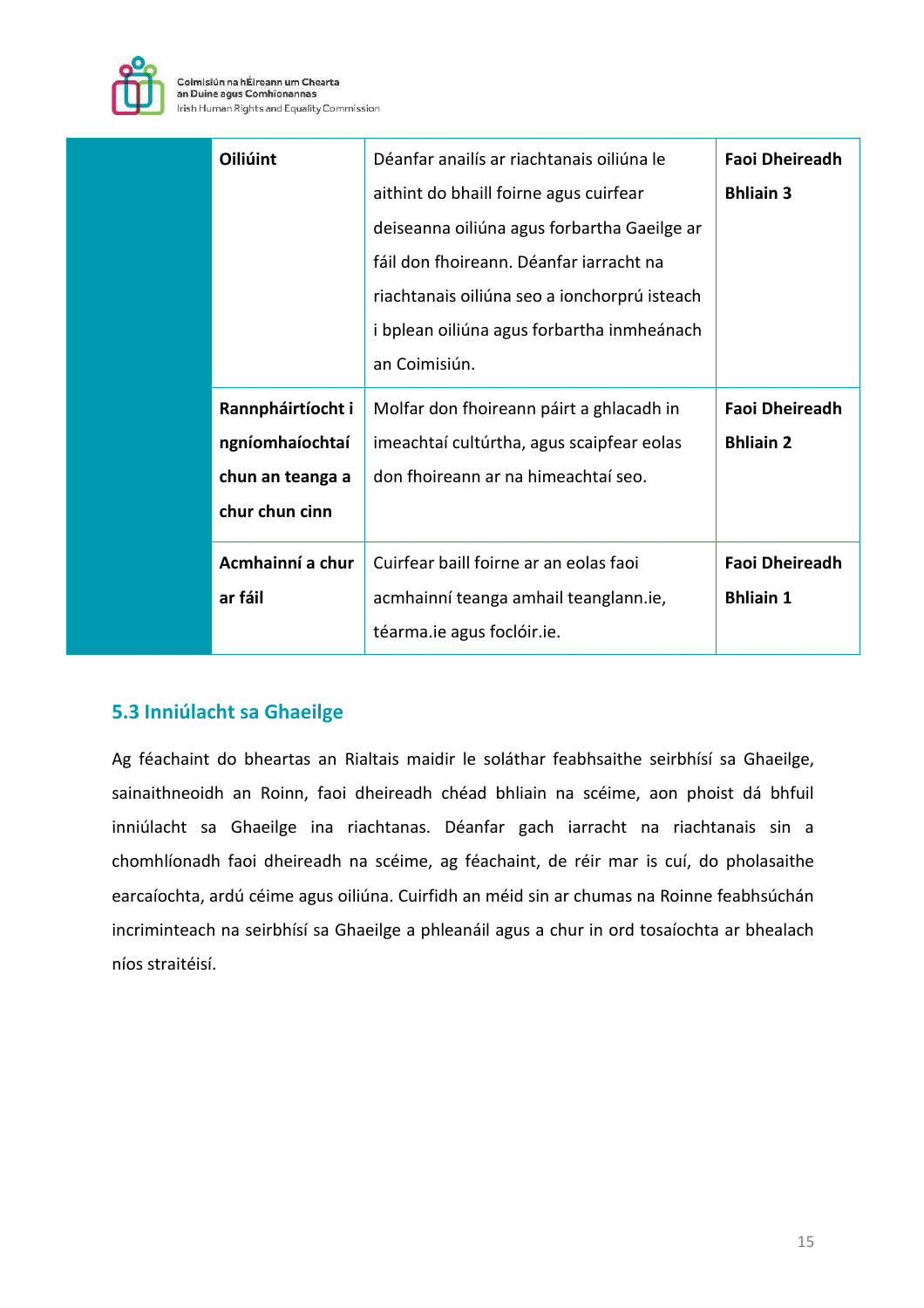

### **Caibidil 6: Monatóireacht agus Athbhreithniú**

Déanfaidh an fhoireann Seirbhísí Corparáideacha agus an fhoireann Ardbhainistíochta monatóireacht agus athbhreithniú ar an scéim ar bhonn rialta.

Beidh córas foirmiúil ar fáil chun monatóireacht a dhéanamh ar iarratais ar sheirbhísí i nGaeilge agus beidh cuntas ar sin inár dTuarascáil Bhliantúil.